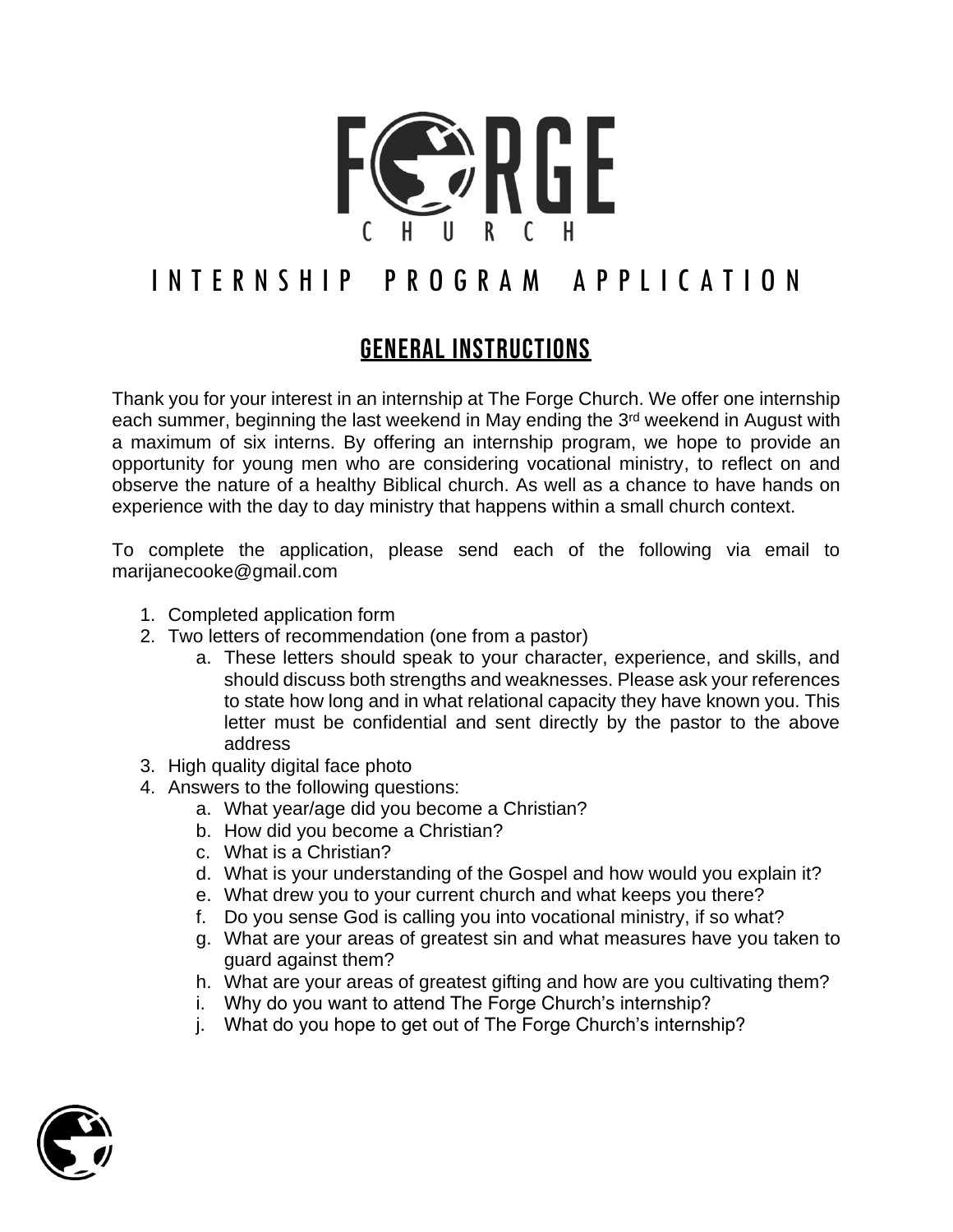# PERSONAL INFORMATION

| last |       | first                                | middle |
|------|-------|--------------------------------------|--------|
|      |       |                                      |        |
|      |       | street number                        |        |
|      | state | zip                                  |        |
|      |       |                                      |        |
|      | home  | cell                                 |        |
|      |       |                                      |        |
|      |       |                                      |        |
|      |       |                                      |        |
|      |       | <b>CHURCH INFORMATION</b>            |        |
|      |       |                                      |        |
|      |       |                                      |        |
|      |       | Contact Number _____________________ |        |
|      |       |                                      |        |
|      |       |                                      |        |
|      |       |                                      |        |
|      |       | Contact Number _____________________ |        |
|      |       |                                      |        |
|      |       |                                      |        |
|      |       |                                      |        |
|      |       |                                      |        |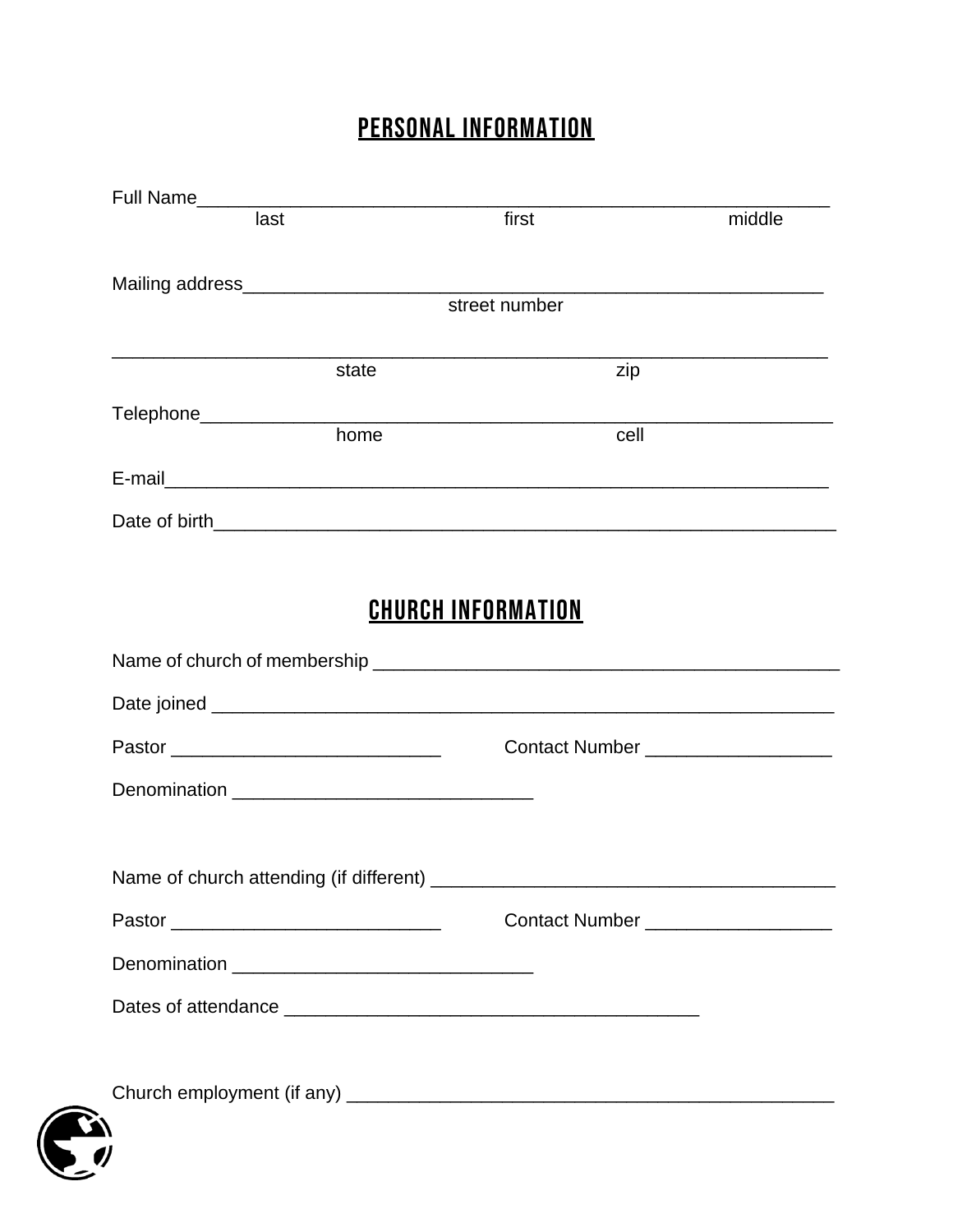# Educational Information

| State <sub>______</sub> | Major_____________________________                           |
|-------------------------|--------------------------------------------------------------|
|                         |                                                              |
| State <sub>______</sub> | Major <b>Major Major Major Major Major Major Major Major</b> |

# THE FORGE CHURCH STATEMENTS OF FAITH

*Our Statements of Faith are based around the New Hampshire Confession of 1853. In some instances, they are word for word. In others they have been modified for the purpose of clearer understanding or to reflect our understanding of the order of salvation. Some, however, have been necessarily added or amended for clarification due to changes in our cultural beliefs and behaviors over time. All are rooted in God's Word, the Bible.*

# Of The Scriptures

We believe that the Holy Bible was written by men who were supernaturally inspired; that it is inerrant and infallible in its original form. That it is and shall remain to the end of the age, the only complete and final revelation of the will of God to man; the true center of Christian union and the supreme standard by which all human conduct, creeds, and opinions should be tried.

By the Holy Bible we mean that collection of sixty-six books, from Genesis to Revelation, which not only contains and conveys the Word of God but IS the very word of God. By inspiration we mean that the books of the Bible were written by men, as they were moved by the Holy Spirit, in such a definite way that their writings were supernaturally and verbally inspired by the Holy Spirit and free from error, as no other writings have ever been or ever will be.

Our modern translations are excluded from the claims of infallibility, inerrancy and inspiration but are faithful translations from the original text and trustworthy for teaching, rebuking, correcting and training in righteousness. *(2 Peter 1:21; 2 Timothy 3:15-17)*

# Of The True God

We believe that there is one and only one, living and true God; an infinite, intelligent Spirit, the maker and supreme ruler of heaven and earth; inexpressibly glorious in

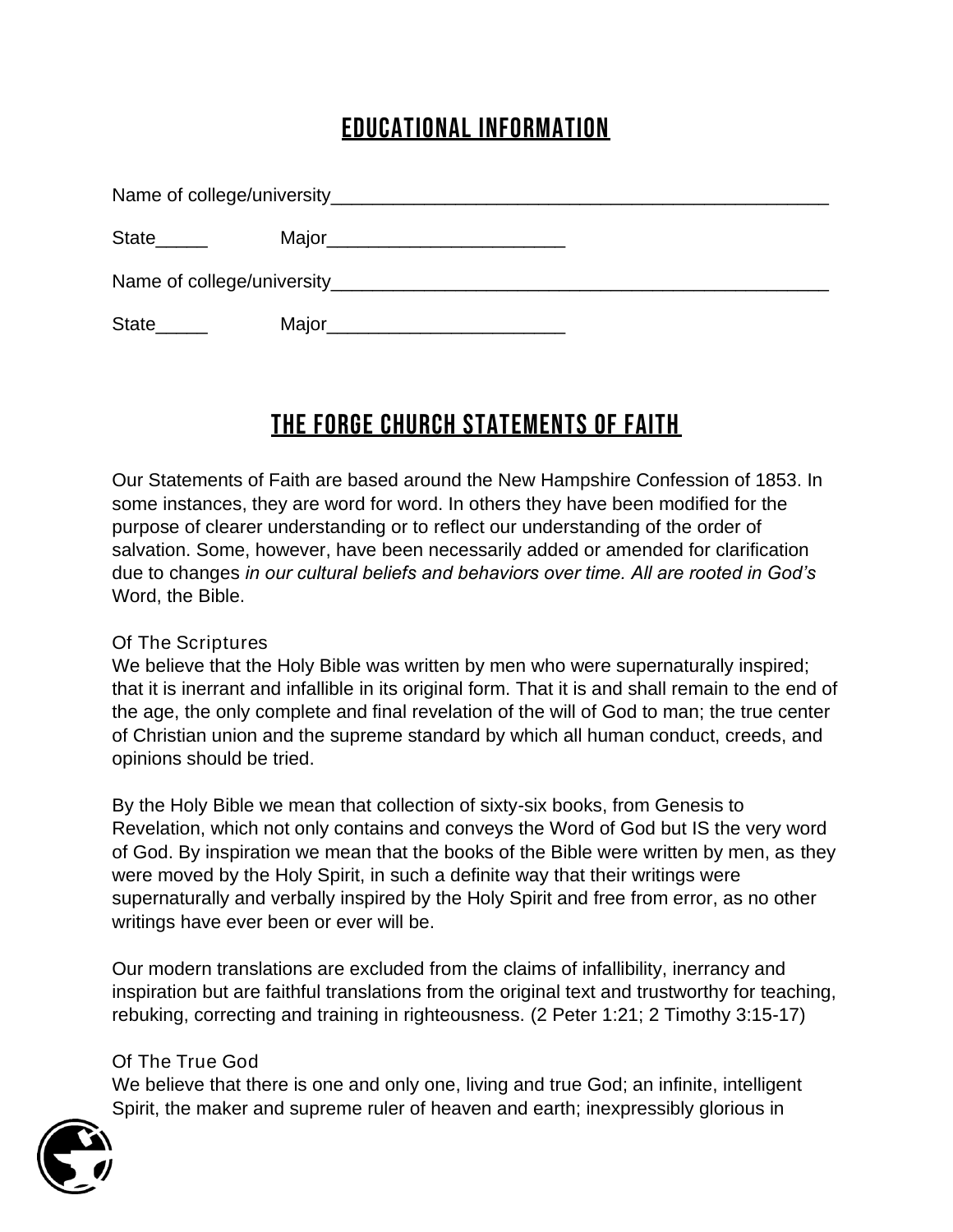holiness and worthy of all possible honor, confidence and love; that in the unity of the Godhead there are three persons, the Father, the Son and the Holy Ghost, equal in every divine perfection, and executing distinct but harmonious offices in the great work of redemption. *(Genesis 1:26; John 17:11b; Colossians 2:9)*

#### Of The Person Of Christ

We believe the Lord Jesus Christ is the eternal Son of God, equal with God the Father and God the Spirit and of the same nature. In His incarnation He was conceived of the Holy Spirit and born of the virgin Mary. Jesus perfectly revealed and did the will of the Father, taking upon Himself human nature with its demands and necessities and identifying Himself completely with mankind yet without sin. He honored the divine law by His personal obedience, and in His substitutionary death on the cross He made provision for the redemption of all mankind from sin. He was literally and physically raised from the dead with a glorified body and appeared to His disciples as the Person who was with them before His crucifixion. He ascended into heaven and is exalted at the right hand of God the Father where He is our Advocate and High Priest, the One Mediator, fully God, fully man, in whose Person is effected the reconciliation between God and man. He will return in power and glory to judge the world which he created, complete His mission, and assume His rightful throne. He now is present with all believers as the living and ever-present Lord. *(Matthew 1:23; John. 1:1-4; 5:18, 8:58; Colossians 1:16-17)*

# Of The Holy Spirit

We believe that the Holy Spirit is a divine person; equal with God the Father and God the Son and of the same nature; that He was active in the creation; that in His relation to the unbelieving world He restrains the Evil One until Gods purpose is fulfilled; that He convicts of sin, of judgment and of righteousness; that He bears witness to the Truth of the Gospel in preaching and testimony; that He is the agent in the New Birth; that He seals, endues, guides, teaches, witnesses, sanctifies, and helps the believer through His act of dwelling within them. (*Acts 13:2, 4; Ephesians 1:12-*14)

# Of The Devil, Or Satan

We believe that Satan was once a created holy angelic being and enjoyed heavenly honors; but through pride and ambition to be as the Almighty fell and drew after him a host of angels; that he is now the malignant prince of the power of the air, and the unholy god of this world. We hold him to be man's great tempter, the enemy of God and His Christ, the accuser of the saints, the author of all false religions, the lord of the antichrist, and the author of all the powers of darkness. He is destined, however, to final defeat at the hands of Gods own Son, and to the judgment of an eternal justice in hell, a place prepared for him and his angels. (*Isaiah 14:12; Luke 10:18; Revelation 12:9*)

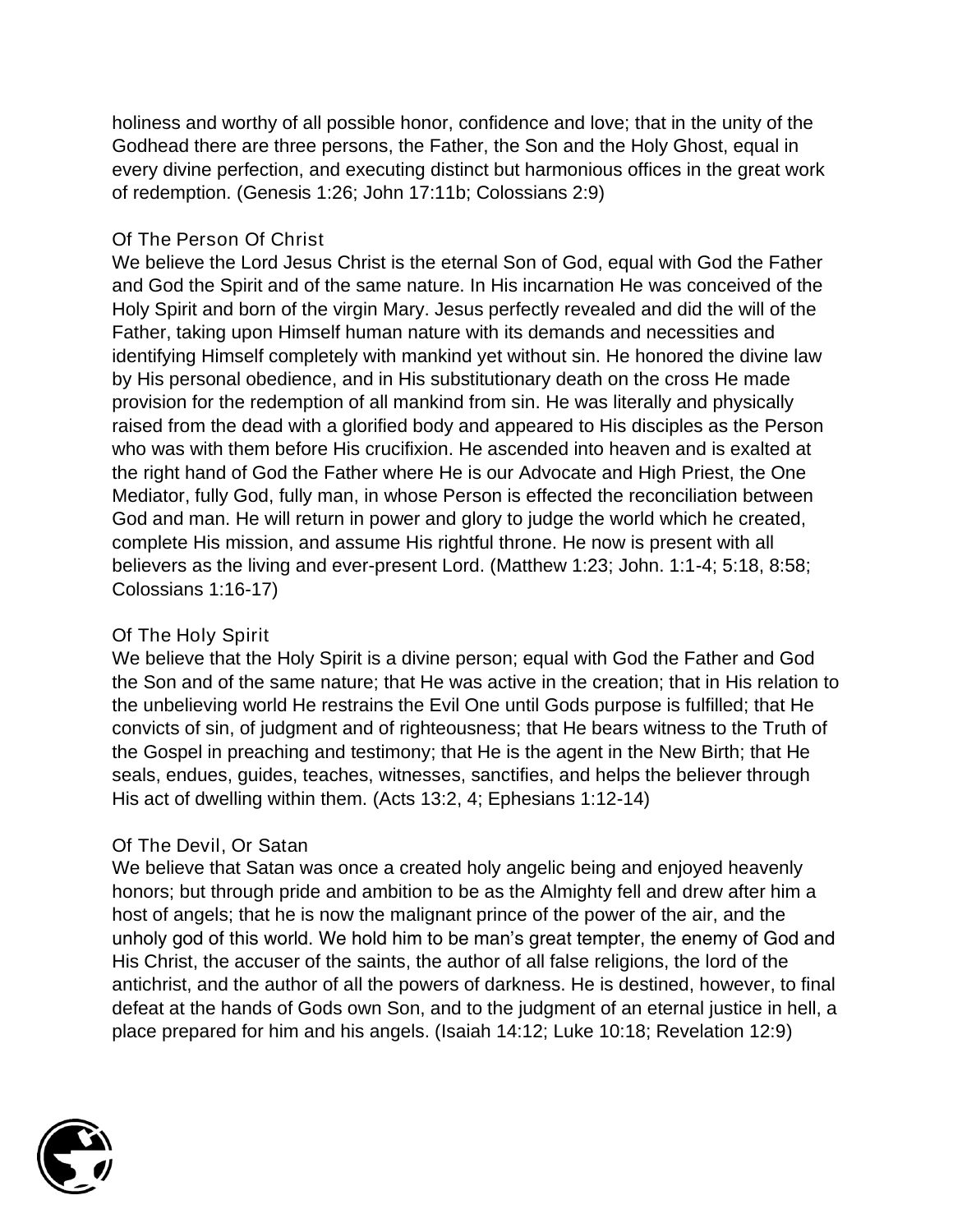#### Of Creation

We believe in the Genesis account of creation, and that it is to be accepted literally, and not allegorically or figuratively; that man was created directly in God's own image and after His own likeness; that man's creation was not a matter of evolution or evolutionary change of species, or development through interminable periods of time from lower to higher forms; that all animal and vegetable life was made directly by God and God's established law was that they should bring forth only after their kind. (*Genesis 1*)

#### Of The Fall Of Man

We believe that man was created perfect and innocent according to the law of God, but through willing rebellion fell from his sinless state and the communion he enjoyed with his Creator was damaged due to his new sin nature. Because of this all mankind is depraved by nature from birth and under just condemnation without defense or excuse. (*Genesis 3; Romans 5:12-19*)

#### Of the Virgin Birth

We believe that Jesus Christ was begotten of the Holy Ghost, in a miraculous manner; born of Mary, a virgin, as no other man was ever born or can ever be born of woman, and that He is the Son of God, and God, the Son. (*Isaiah 7:14; Matthew 1:18-25*)

# Of the Atonement For Sin

We believe that the salvation of sinners is by grace alone, through faith alone in Jesus the Christ alone. Who sent by the Father came to earth in flesh taking on our human nature yet was without sin. By voluntarily shedding His blood, He made a complete atonement of the sins of all mankind past, present and future. He substituted Himself in our place, taking on the wrath and punishment we rightly deserved, the just dying for the unjust.

# Of Grace And The New Creation

Salvation can only be received though the act of spiritual rebirth. Sinners must be born again of the spirit; that the new birth is the sinner becoming a new creation in Christ Jesus; that the conversion it is instantaneous and not a process; that in the new birth the one dead in trespasses and sins in made a partaker of the divine nature and receives eternal life, the free gift of God; that the new creation is brought about in a manner above our comprehension, not by culture, not by character, nor by the will of man, but wholly and solely by the power of the Holy Spirit in connection with the hearing of and responding to the Gospel message, which leads to a voluntary obedience to the gospel, a hunger for The Word and a desire for God's will. This new birth will have visible evidence of grace that appear in repentance, sanctification and the fruits of the Spirit. (*John 3:3-7, Romans 3:10-20*)

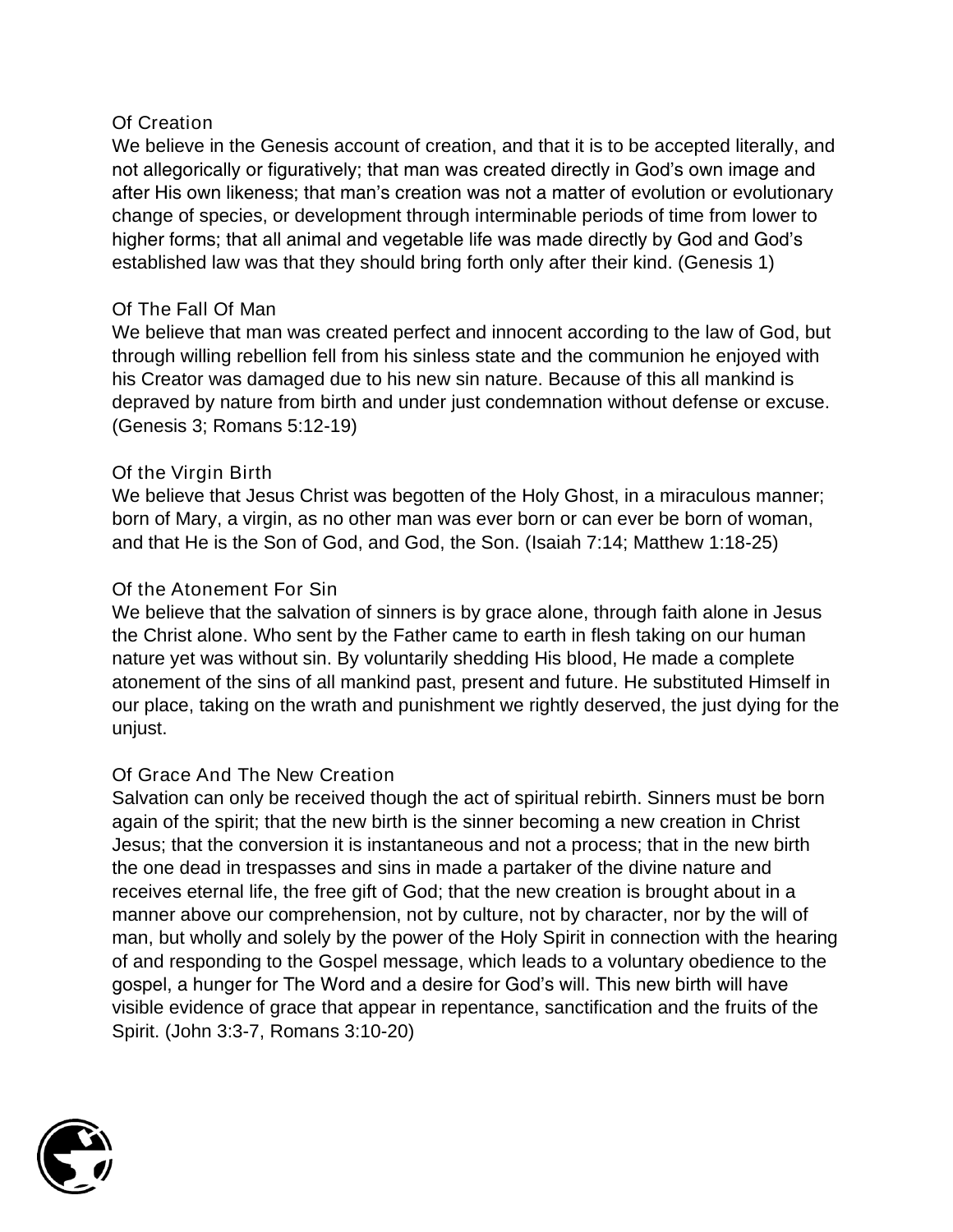#### Of the Freeness of Salvation

We believe that the gift of salvation is made free to all through the message of the Gospel; that it is the urgent duty of all people to accept this gift (salvation) and respond to the grace that is being offered; and nothing prevents the salvation of the greatest sinner on earth but his own inherent depravity and voluntary rejection of this offer; which will leave him eternally condemned for his rebellion and rejection. (*John 3:16-18*)

#### Of Justification

We believe that the great gospel blessing which Christ secures to those who believe in Him is justification; that justification is the legal the pardon of our sin which leads to right standing with the Father; this gift is solely due to Jesus' righteousness and is not given by any works of righteousness which we have done; that solely through faith alone in Jesus alone can we receive His imputed righteousness. (*Romans 5:9; Ephesians 1:7*)

#### Of Repentance And Faith

We believe that repentance and faith are solemn obligations, and also inseparable graces, wrought in our souls by the Spirit of God; thereby, being deeply convicted of our guilt, danger and helplessness, and of the way of salvation by Christ, we turn to God with genuine remorse, confession and appeal for mercy; at the same time heartily receiving the Lord Jesus Christ and openly confessing Him as our only and all sufficient Savior. (*Luke 24:47; Acts 20:21; Acts 3:19*)

# Of The Church

We believe that a Biblical church is a congregation of baptized believers connected by a covenant of faith and true Christian fellowship, said church being understood to be a fortress and spreader of the Gospel; observing the ordinances of Christ; governed by His laws; exercising the gifts, rights and privileges entrusted to them by His Word; that its leaders are elders whose qualifications, claims, and duties are clearly defined by the scriptures. We believe the true mission of the church is found in the Great Commission: To go and proclaim the Gospel to the ends of the earth for the purpose of making faithful disciples.

We hold that the local church has the absolute right of self-government, free from the interference of any hierarchy of individuals or organizations; and that the one and only superintendent is Christ through the Holy Spirit; that it is scriptural for true Biblically faithful churches to cooperate with each other in contending for the faith and for the spread of the gospel; that every church is the sole and only judge of the measure and method of its cooperation; on all matters of membership, of policy, of government, of discipline, of benevolence, the will of the local church is final. (*I Timothy 3:15; Matthew 28:19-20*)

# Of Baptism And The Lord's Supper

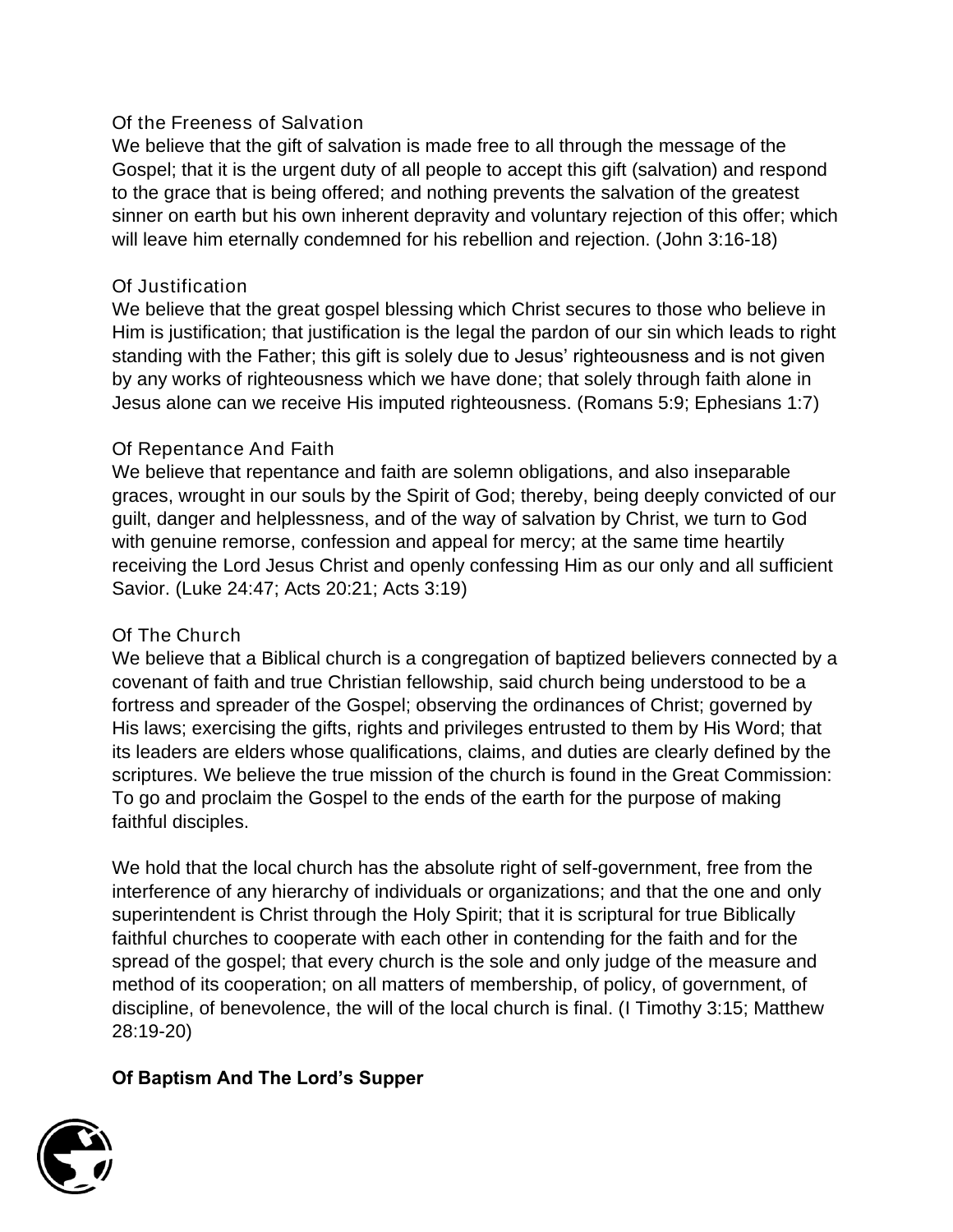We believe that Baptism and the Lord's Supper are the two ordinances given by Christ to be observed by every local church. We believe baptism is the immersion in water of a believer; in the name of the Father, of the Son and of the Holy Spirit, with the authority of the local church, to show forth in a solemn and beautiful proclamation our faith and identity in the crucified, buried and risen Savior and that it is prerequisite to inclusion into the local body and the Lords Supper is a symbolic act whereby believers, by the sacred use of bread and the fruit of the vine are to commemorate together the dying love of Christ; preceded always by solemn self-examination so as not to drink judgement upon oneself. (*Romans 6:4; I Corinthians 11:23-29*)

# Of The Perseverance Of The Saints

God the father, through Jesus the son, executed by the Holy Spirit blesses true believers with a special providence that watches over them spurring them forward in their sanctification and keeping them eternally secure by the power of God through faith unto salvation.

# Of The Righteous And The Wicked

We believe that there is a radical and essential difference between the righteous and the wicked; that through faith the righteous are justified in the name of the Lord Jesus, and sanctified by the Spirit of our God, and truly righteous in His regard; while the others who continue in rebellion and unbelief are in His sight wicked, and under the curse of death and subject to the full wrath of a holy just and righteous God.

The righteous are raised to everlasting joy and eternal communion with God while the wicked are raised to everlasting conscious torment and eternal separation from God in hell. (*Luke 16:24-31; John 3:36; Romans 2:3-6; Revelation 20:11-15)*

# Of Civil Government

We believe that a civil government is of divine appointment, for the interests and good order of human society; that magistrates are to be prayed for, conscientiously honored and obeyed; except in matters that directly oppose the Word of God. (*Acts 5:29; Romans 13:1-7*)

# Of The Resurrection, Return Of Christ And Related Events

We believe in and accept the Word of God in reference to these subjects and hold to them at their face and full value. Of the Resurrection, we believe that Christ rose bodily the third day according to the Scriptures; that He alone is our merciful and faithful high priest in things pertaining to God; that "this same Jesus which is taken up from you into heaven shall so come in like manner as ye have seen Him go into heaven" - bodily, personally and visibly; that the dead in Christ shall rise first, that the living saints shall all be changed in a moment, in the twinkling of an eye, at the last trump; that the Lord God shall give unto Him the throne of His Father David; and that Christ shall reign a

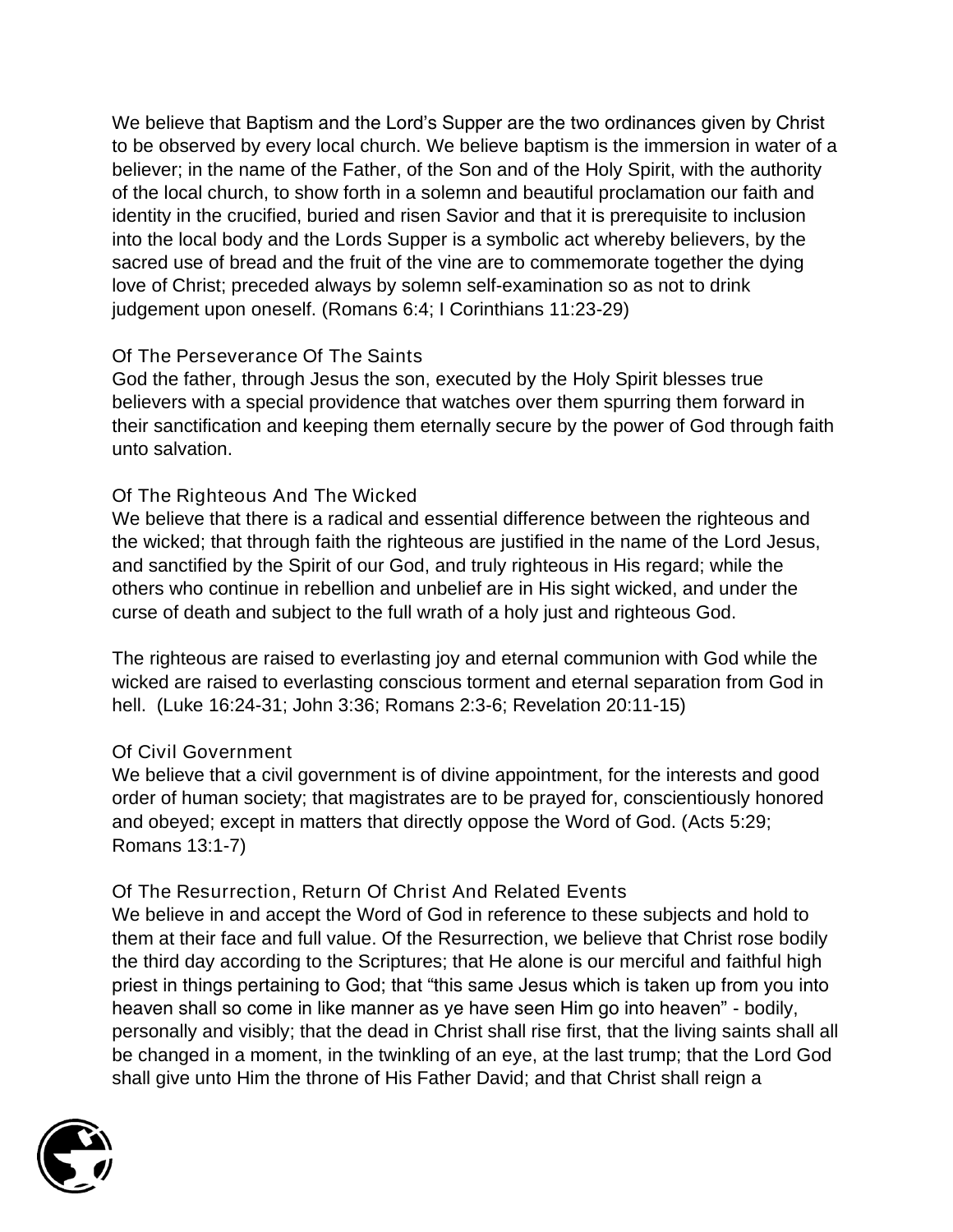thousand years in righteousness until He has put all enemies under His feet. (*Acts 1:11; I Corinthians 15:1-4, 25; I Thessalonians 4:16-17; Revelation 20:2-6)*

# Of The Grace Of Giving

Sacrificial giving is one of the fundamentals of our faith. God instructs us to bring our tithes and offerings into the storehouse (common treasury of the church) upon the first day of the week and, in turn, assures us of His blessings and provision. (*Malachi 3:10- 11; 2 Corinthians 8:1-12; Philippians 4:14-19*)

# Of Marriage

God has ordained the family as the foundational institution of human society. It is composed of persons related to one another by marriage, blood, or adoption.

Marriage is the uniting of one man and one woman in covenant commitment for a lifetime. It is God's unique gift to reveal the union between Christ and His church and to provide for the man and the woman in marriage the framework for intimate companionship, the channel of sexual expression according to biblical standards, and the means for procreation of the human race.

The husband and wife are of equal worth before God, since both are created in God's image. The marriage relationship models the way God relates to His people. A husband is to love his wife as Christ loved the church. He has the God-given responsibility to provide for, to protect, and to lead his family. A wife is to submit herself graciously to the servant leadership of her husband even as the church willingly submits to the headship of Christ. She, being in the image of God as is her husband and thus equal to him, has the God-given responsibility to respect her husband and to serve as his helper in managing the household and nurturing the next generation.

Children, from the moment of conception, are a blessing and heritage from the Lord. Parents are to demonstrate to their children God's pattern for marriage. Parents are to teach their children spiritual and moral values and to lead them, through consistent lifestyle example and loving discipline, to make choices based on biblical truth. Children are to honor and obey their parents. (Genesis 1:26-28; 2:15-25; 3:1-20; Exodus 20:12; Deuteronomy 6:4-9; Joshua 24:15; 1 Samuel 1:26-28; Psalms 51:5; 78:1-8; 127; 128; 139:13-16; Proverbs 1:8; 5:15-20; 6:20-22; 12:4; 13:24; 14:1; 17:6; 18:22; 22:6,15; 23:13-14; 24:3; 29:15,17; 31:10-31; Ecclesiastes 4:9-12; 9:9; Malachi 2:14-16; Matthew 5:31-32; 18:2-5; 19:3-9; Mark 10:6-12; Romans 1:18-32; 1 Corinthians 7:1-16; Ephesians 5:21-33; 6:1-4; Colossians 3:18-21; 1 Timothy 5:8,14; 2 Timothy 1:3-5; Titus 2:3-5; Hebrews 13:4; 1 Peter 3:1-7)

# Of Human Sexuality

We believe that God has ordained that no intimate sexual activity be engaged in outside of a marriage, that the Bible clearly defines marriage as the joining of one man and one